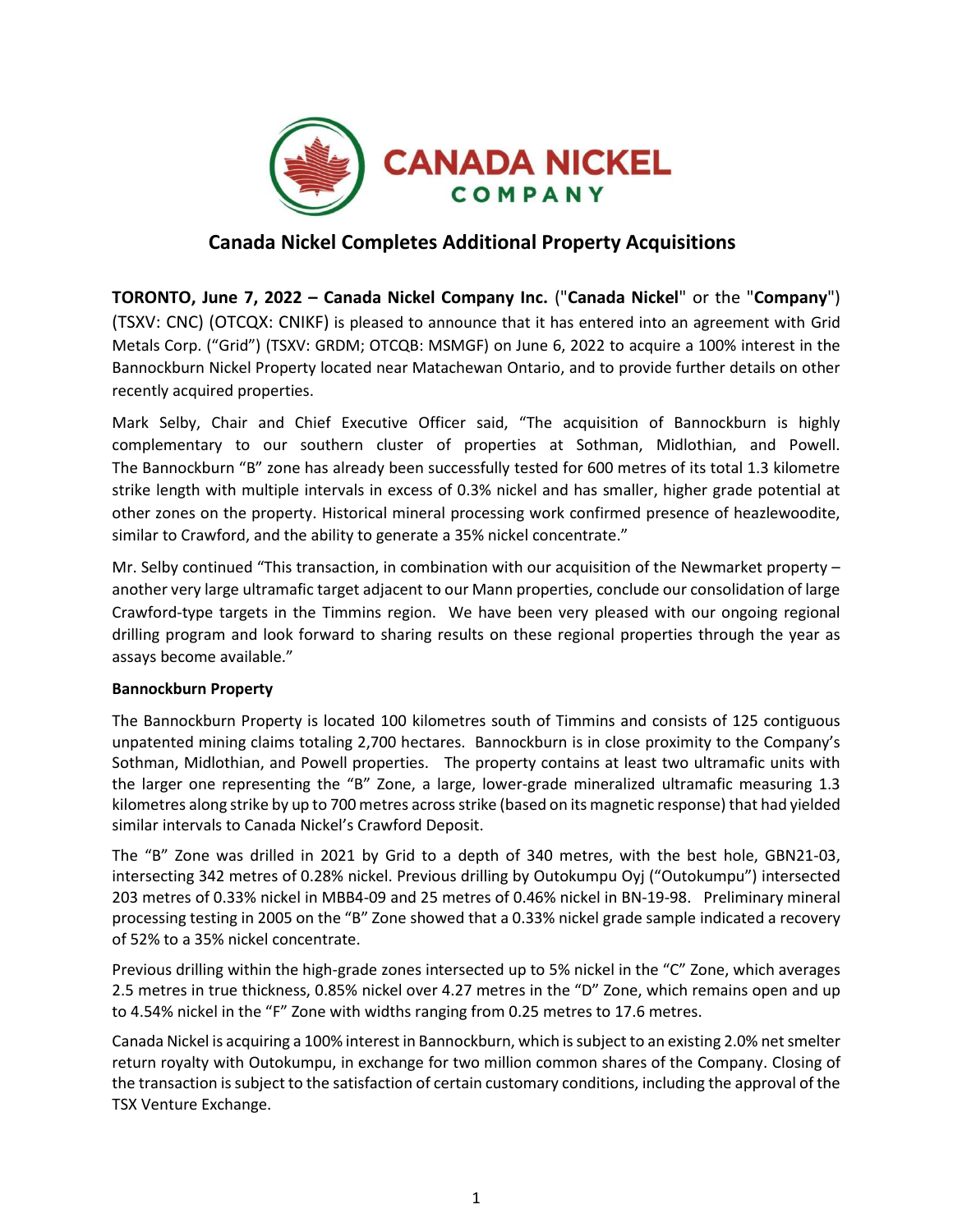| Hole ID   | From  | To    | Length | Ni   |
|-----------|-------|-------|--------|------|
|           | (m)   | (m)   | (m)    | (%)  |
| GBN21-01  | 71.5  | 232.4 | 160.9  | 0.24 |
| including | 103.0 | 125.6 | 22.6   | 0.30 |
| with      | 118.0 | 125.6 | 7.6    | 0.38 |
| GBN21-02  | 40.5  | 337.0 | 296.5  | 0.28 |
| including | 98.0  | 210.0 | 112.0  | 0.32 |
| with      | 147.0 | 195.0 | 48.0   | 0.34 |
| GBN21-03  | 39.3  | 381.0 | 341.7  | 0.28 |
| including | 256.5 | 321.0 | 64.5   | 0.30 |
| GBN21-04  | 115.5 | 309.0 | 193.5  | 0.31 |
| including | 133.5 | 162.0 | 28.5   | 0.40 |
| and       | 225.0 | 247.5 | 22.5   | 0.41 |
| GBN21-05  | 49.7  | 219.0 | 169.3  | 0.20 |
| including | 79.5  | 105.0 | 25.5   | 0.27 |
| GBN21-06  | 60.0  | 247.5 | 189.0  | 0.27 |
| including | 133.5 | 174.0 | 40.5   | 0.30 |
| and       | 210.0 | 235.5 | 25.5   | 0.31 |
| GBN21-07  | 36.0  | 405.0 | 369.0  | 0.24 |
| including | 160.5 | 273.0 | 112.5  | 0.27 |
| with      | 231.0 | 273.0 | 42.0   | 0.29 |
| GBN21-08  | 72.0  | 303.0 | 231.0  | 0.24 |
| including | 132.0 | 258.0 | 126.0  | 0.28 |

**Table 1 – Grid Metals Historical Drilling – Bannockburn Property**

\*True thicknesses are estimated to be approximately 70% of the reported interval lengths.



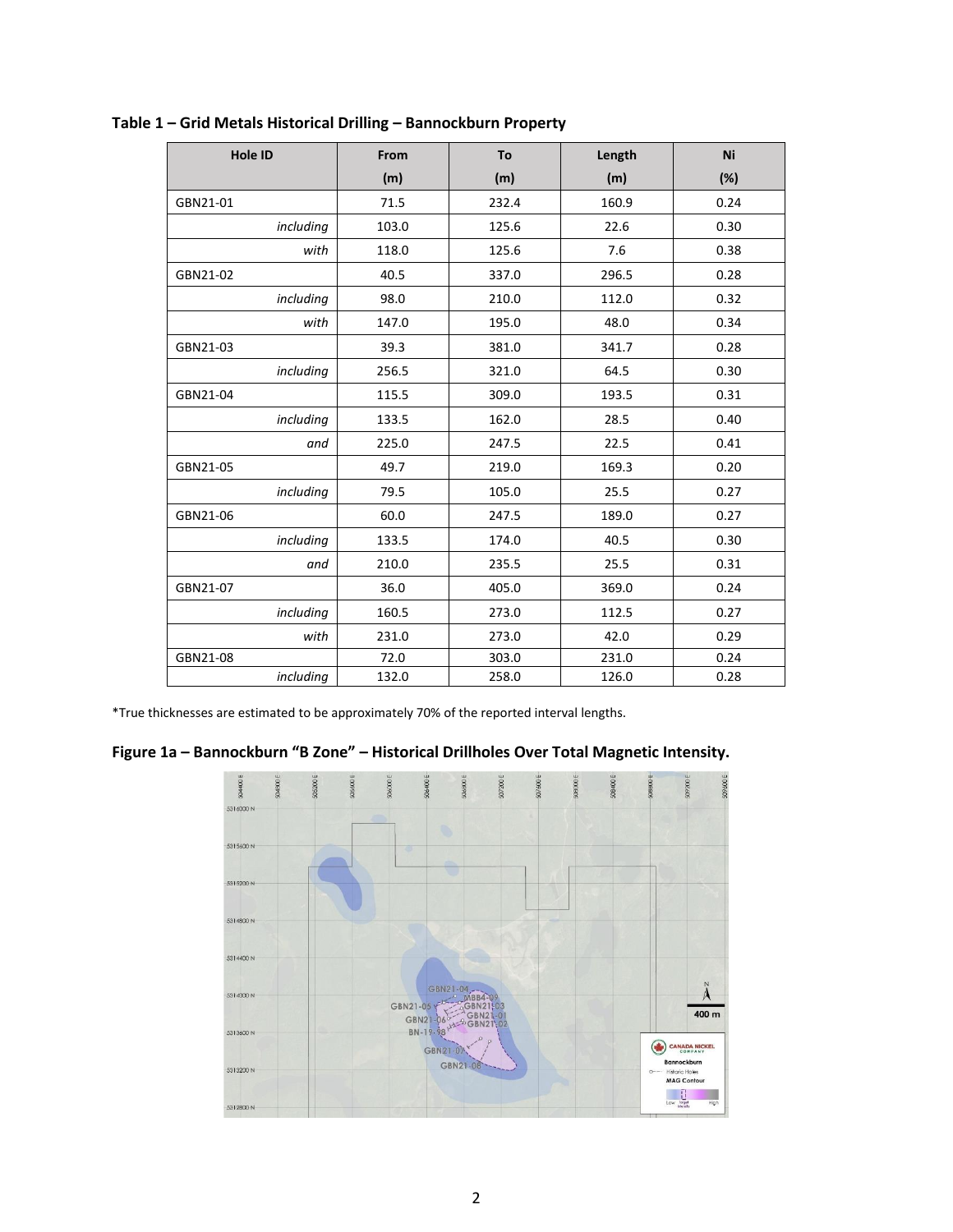

**Figure 1b – Bannockburn Property with Nickel Sulphide Zones (yellow star) Discovered to Date.**

#### **Newmarket Property**

The Newmarket Property is located 34 kilometres east of Canada Nickel's Crawford Deposit and consists of 93 contiguous mining claims totaling 1,488 hectares. The property is thought to contain the extension of an ultramafic sill located in Mann Township that Canada Nickel previously optioned from Noble Mineral Exploration. The ultramafic in Newmarket Township measures approximately 8.4 kilometres along strike and up to 600 metres across strike (as estimated from its magnetic footprint).

Exploration of the ultramafic within Newmarket dates to 1947 when International Nickel Co. drilled a series of six short holes to a maximum length of 488 feet (149 metres) and intersected serpentinized ultramafic rocks (no assays provided). In 1995, Falconbridge Ltd. conducted ground geophysics and drilling. Hole MAN35-01 drilled just off the edge of Newmarket property intersected serpentinized ultramafic across entire core length to end of hole. Three three-metre assays at 47, 71, and 105 metres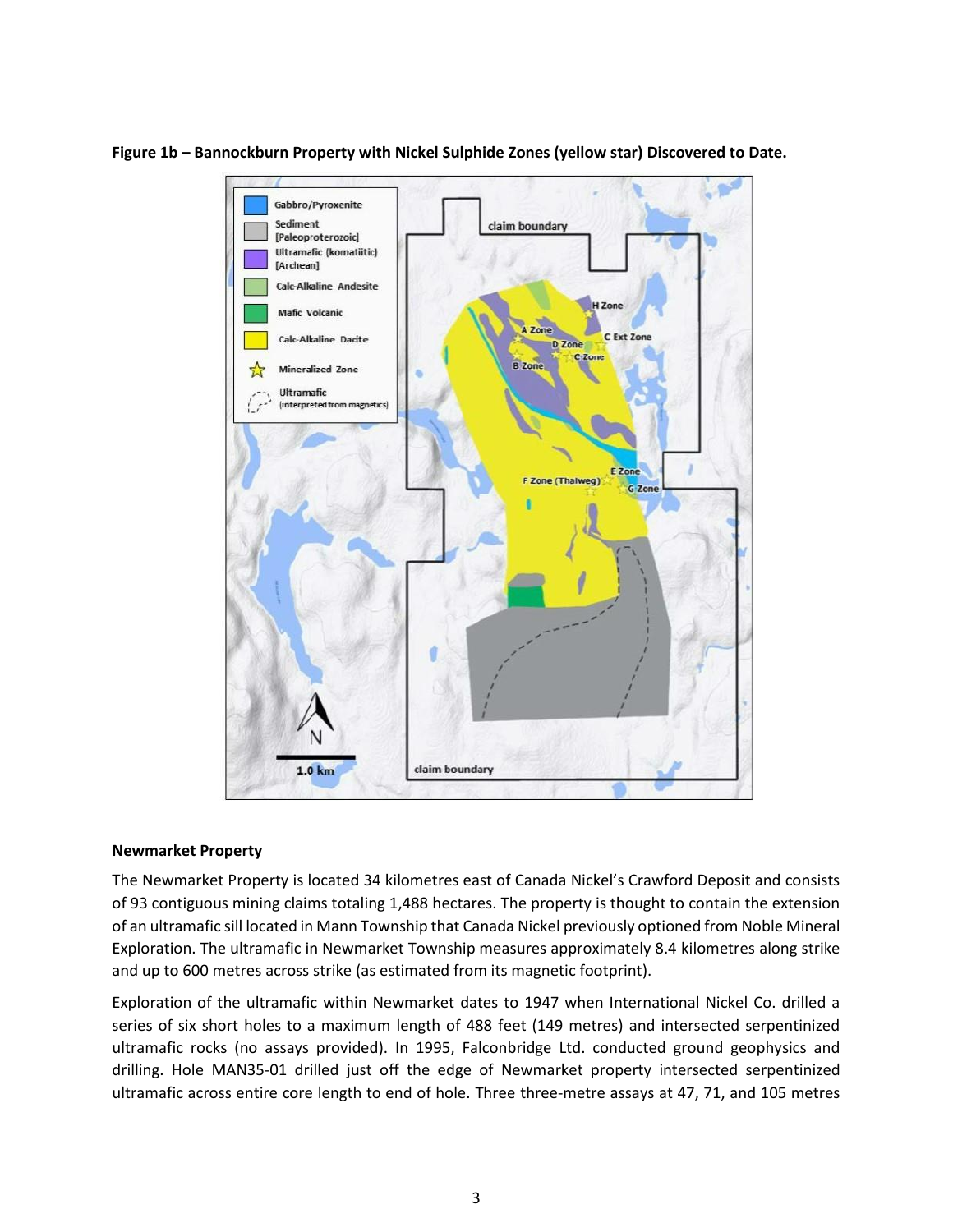yielded nickel intervals in excess of 0.31% nickel. Hole NEW22-01 intersected a coarse-grained peridotite with an assay value of 0.248% nickel over 3 metres reported by the Ontario Geological Survey.

Consideration for the acquisition of the Newmarket property was included in the property transactions press released on November 22, 2021.



**Figure 2 – Newmarket Property – Historical Drillholes Over Total Magnetic Intensity.**

## **Other Property Acquisitions**

The Company is also pleased to announce that it has entered into two purchase agreements to acquire certain minor properties located in the Timmins, Ontario nickel-sulphide mining district. Under these agreements, Canada Nickel has agreed, subject to the approval of the TSX Venture Exchange, to issue a total of 17,000 common shares and has agreed that each of the sellers will retain a net smelter royalty of 2%, with Canada Nickel having the right to re-purchase 50% of the royalty.

Canada Nickel also wishes to clarify, further to the acquisition of certain other properties located in the Timmins, Ontario nickel-sulphide mining district described in its April 20, 2022 news release, that in addition to the share consideration described in such prior release, the Company also agreed to pay \$75,000 to the seller and grant the seller a 0.5% net smelter royalty on the property, half of which may be bought back for \$500,000. In addition, in the event gold mineralization is discovered on the properties,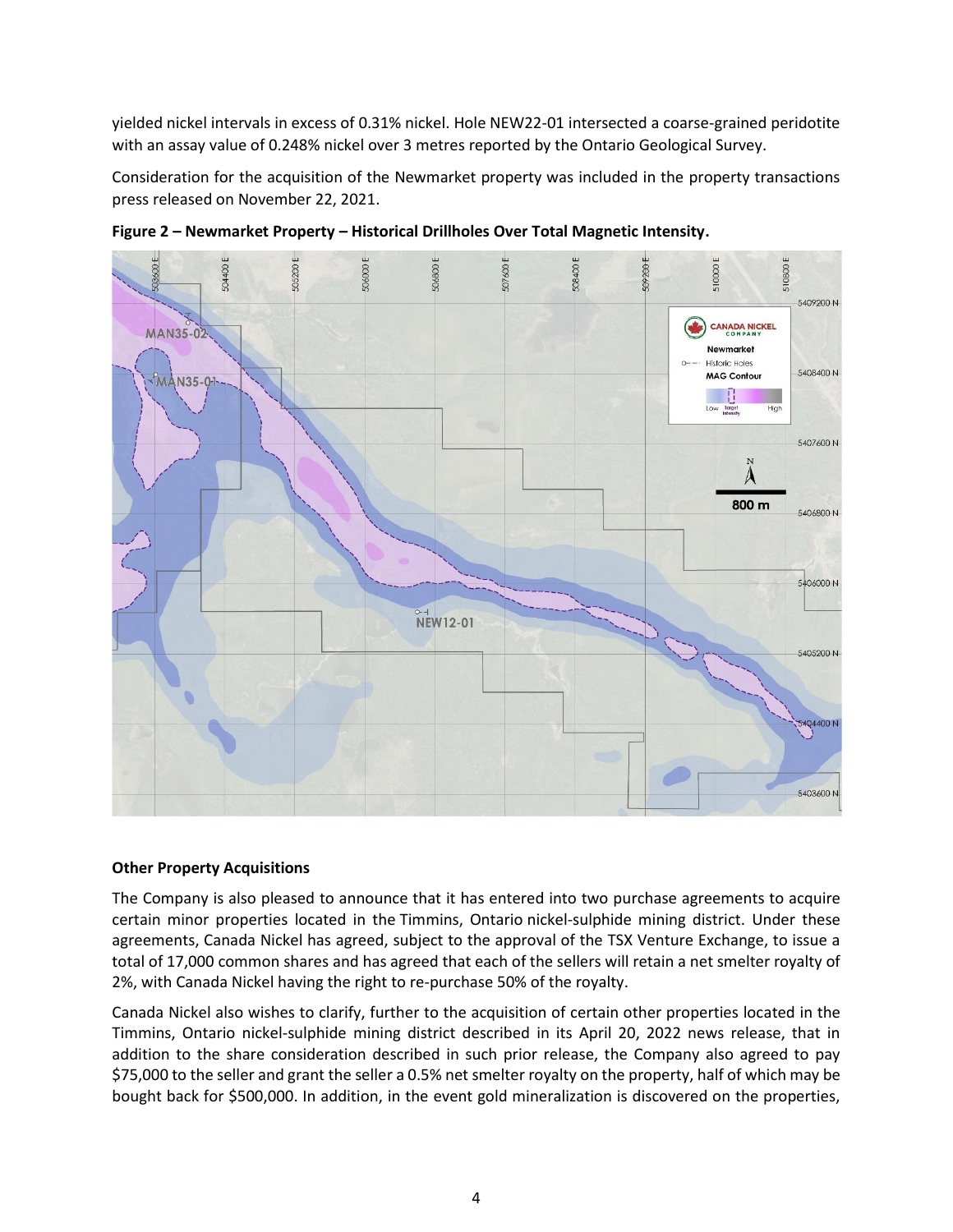the seller has the right to elect to form a 50% joint venture with the Company to join in the exploration and development of the gold mineralization on the properties.

The common shares described in this news release are subject to a four-month hold period from the date of their respective issuances.



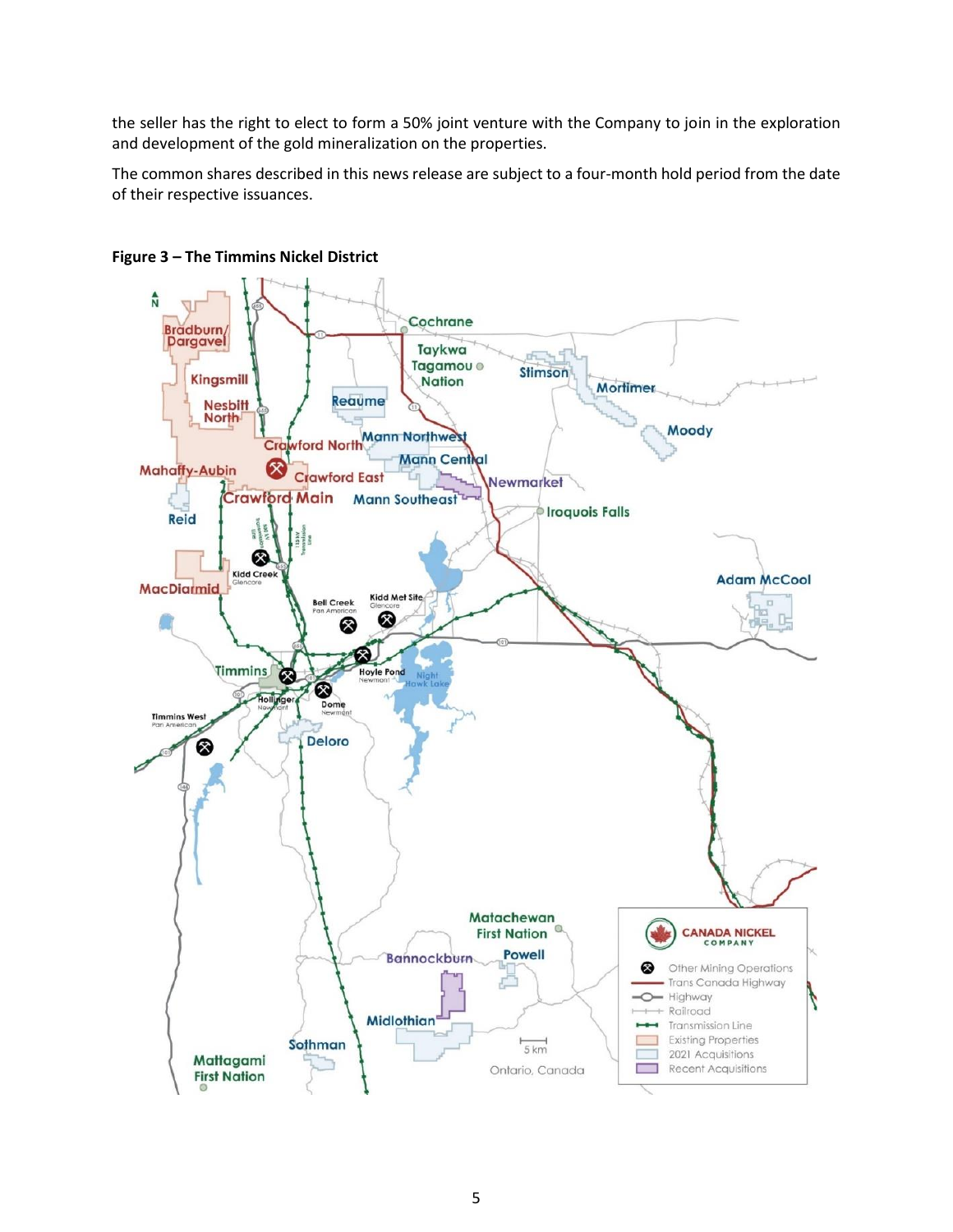| <b>Hole ID</b> | <b>Easting</b> | <b>Northing</b> | <b>Elevation</b> | <b>Azimuth</b> | <b>Dip</b> | Length |
|----------------|----------------|-----------------|------------------|----------------|------------|--------|
|                | (m)            | (m)             | (m)              | (°)            | (°)        | (m)    |
| GBN21-01       | 506,785        | 5,313,730       | 376              | 245            | (65.0)     | 250.2  |
| GBN21-02       | 506,785        | 5,313,730       | 376              | 245            | (65.0)     | 351.3  |
| GBN21-03       | 506,775        | 5,313,858       | 363              | 245            | (65.0)     | 408.0  |
| GBN21-04       | 506,704        | 5,313,991       | 363              | 245            | (65.0)     | 349.4  |
| GBN21-05       | 506,586        | 5,313,921       | 362              | 245            | (60.0)     | 224.0  |
| GBN21-06       | 506,634        | 5,313,746       | 362              | 65             | (65.0)     | 450.0  |
| GBN21-07       | 506,980        | 5,313,536       | 369              | 235            | (65.0)     | 402.0  |
| GBN21-08       | 507,077        | 5,313,506       | 364              | 205            | (45.0)     | 350.0  |
| BN-19-98       | 506,805        | 5,313,702       | 362              | 250            | (50.0)     | 299.0  |
| MBB4-09        | 506,755        | 5,313,920       | 364              | 239.9          | (45.6)     | 266.0  |
| MAN35-01       | 503,615        | 5,408,390       | 300              | 220            | (45.0)     | 149.0  |
| MAN35-02       | 503,983        | 5,408,980       | 300              | 360            | (45.0)     | 164.0  |
| NEW12-01       | 506,599        | 5,405,680       | 295              | 90             | (45.0)     | 173.0  |

## **Table 2 – Collars**

## **Statement Regarding TSX Venture**

Neither TSX Venture Exchange nor its Regulation Services Provider (as that term is defined in policies of the TSX Venture Exchange) accepts responsibility for the adequacy or accuracy of this release.

The completion of any transactions mentioned in this release is subject to customary closing conditions, including final TSX Venture Exchange approval. The common shares issued pursuant to the above noted acquisitions will be subject to a four month hold period under applicable Canadian securities laws. Some transactions may have been approved prior to this release.

## **Qualified Person and Data Verification**

Stephen J. Balch P.Geo. (ON), VP Exploration of Canada Nickel and a "qualified person" as such term is defined by National Instrument 43-101, has verified the data disclosed in this news release, and has otherwise reviewed and approved the technical information in this news release on behalf of Canada Nickel Company Inc.

## **About Canada Nickel Company**

Canada Nickel Company Inc. is advancing the next generation of nickel-sulphide projects to deliver nickel required to feed the high growth electric vehicle and stainless steel markets. Canada Nickel Company has applied in multiple jurisdictions to trademark the terms NetZero Nickel™, NetZero Cobalt™, NetZero Iron<sup>™</sup> and is pursuing the development of processes to allow the production of net zero carbon nickel, cobalt, and iron products. Canada Nickel provides investors with leverage to nickel in low political risk jurisdictions. Canada Nickel is currently anchored by its 100% owned flagship Crawford Nickel-Cobalt Sulphide Project in the heart of the prolific Timmins-Cochrane mining camp. For more information, please visit [www.canadanickel.com.](http://www.canadanickel.com./)